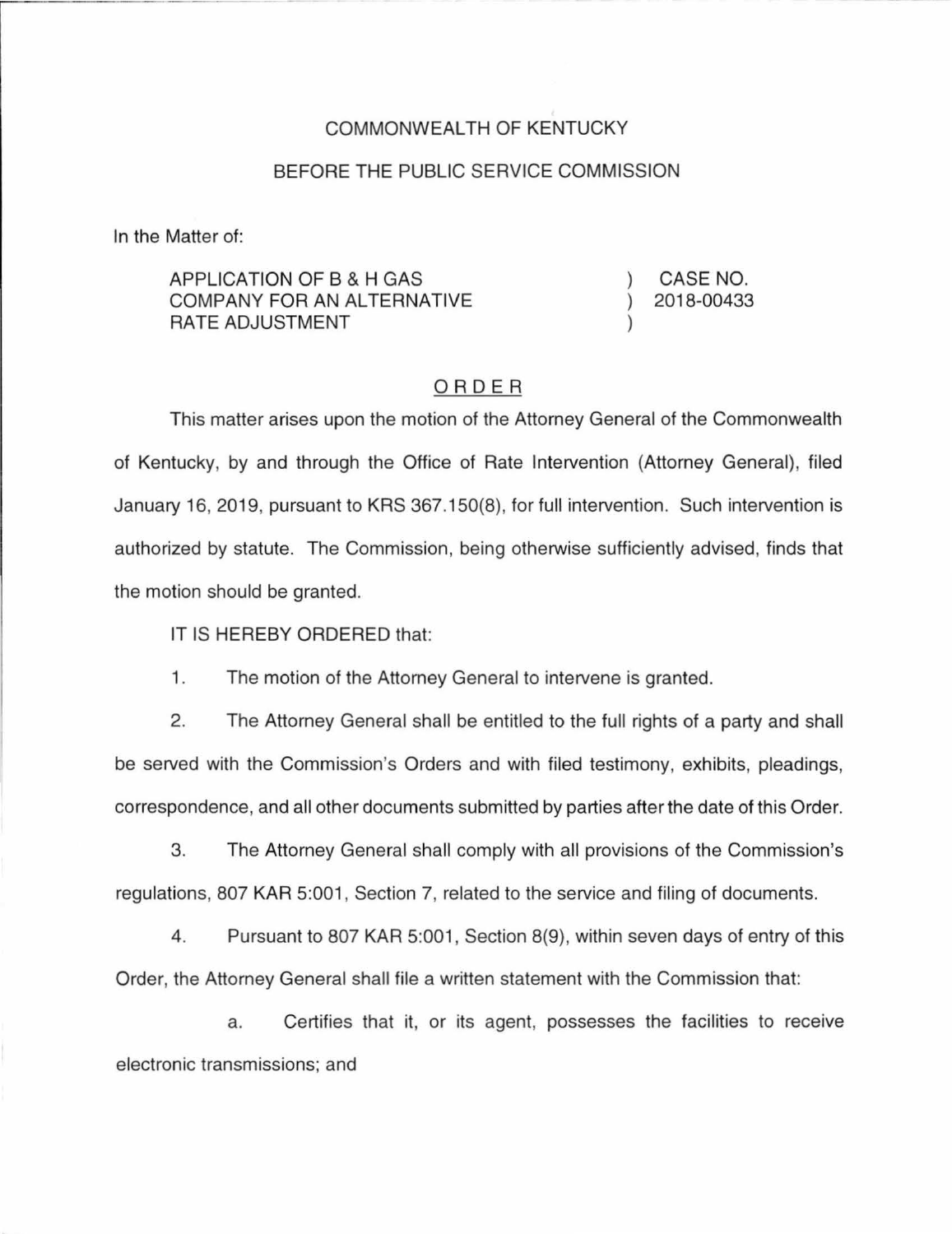b. Sets forth the electronic mail address to which all electronic notices and messages related to this proceeding should be served.

## [REMAINDER OF PAGE INTENTIONALLY LEFT BLANK]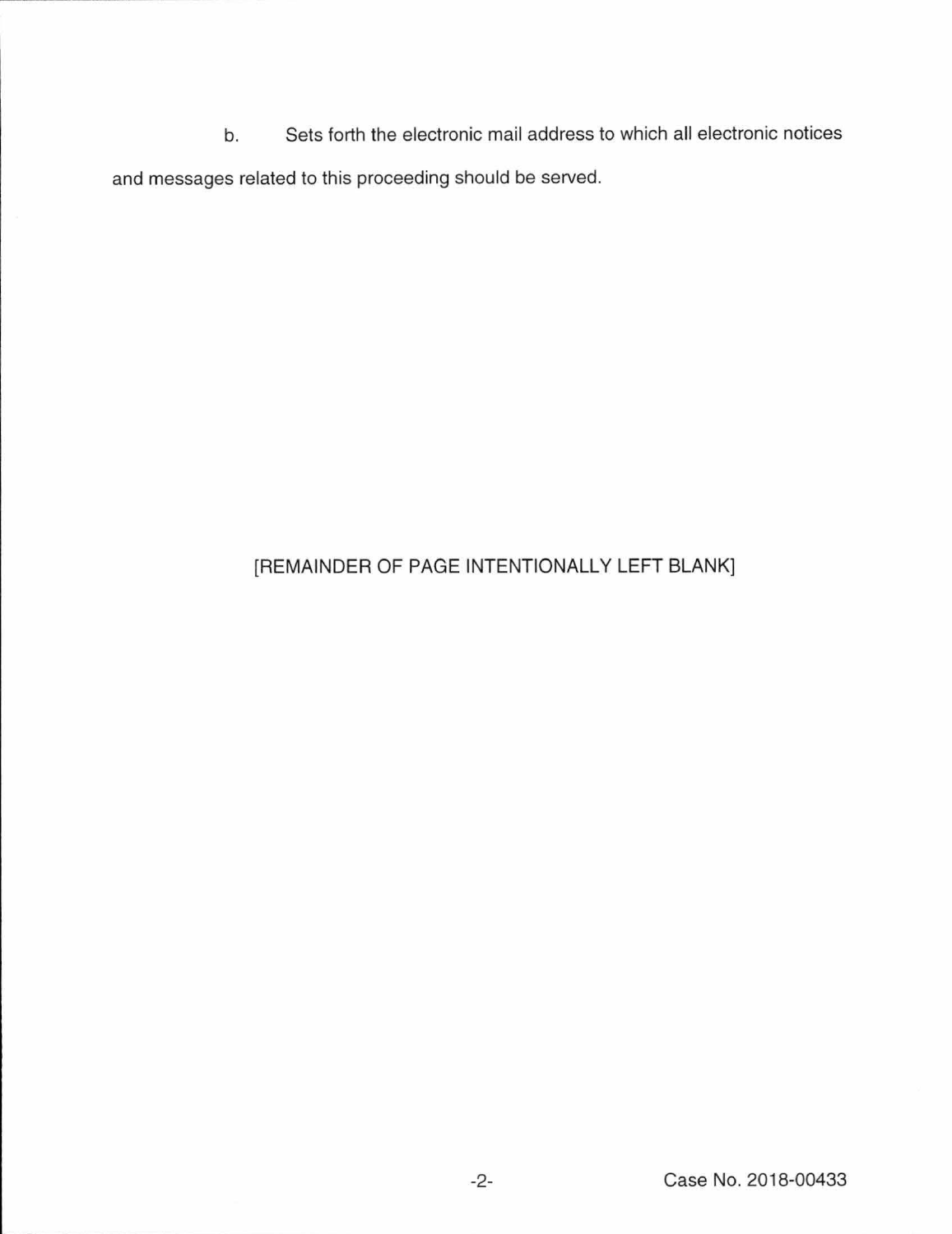By the Commission

 $\begin{array}{c} 0 \\ 0 \\ 0 \\ 0 \\ 0 \\ 0 \\ 0 \end{array}$ 

| <b>ENTERED</b>                               |  |
|----------------------------------------------|--|
| FEB 06 2019                                  |  |
| <b>KENTUCKY PUBLIC</b><br>SERVICE COMMISSION |  |

ATTEST:

Lluc R. Pinson

Case No. 2018-00433